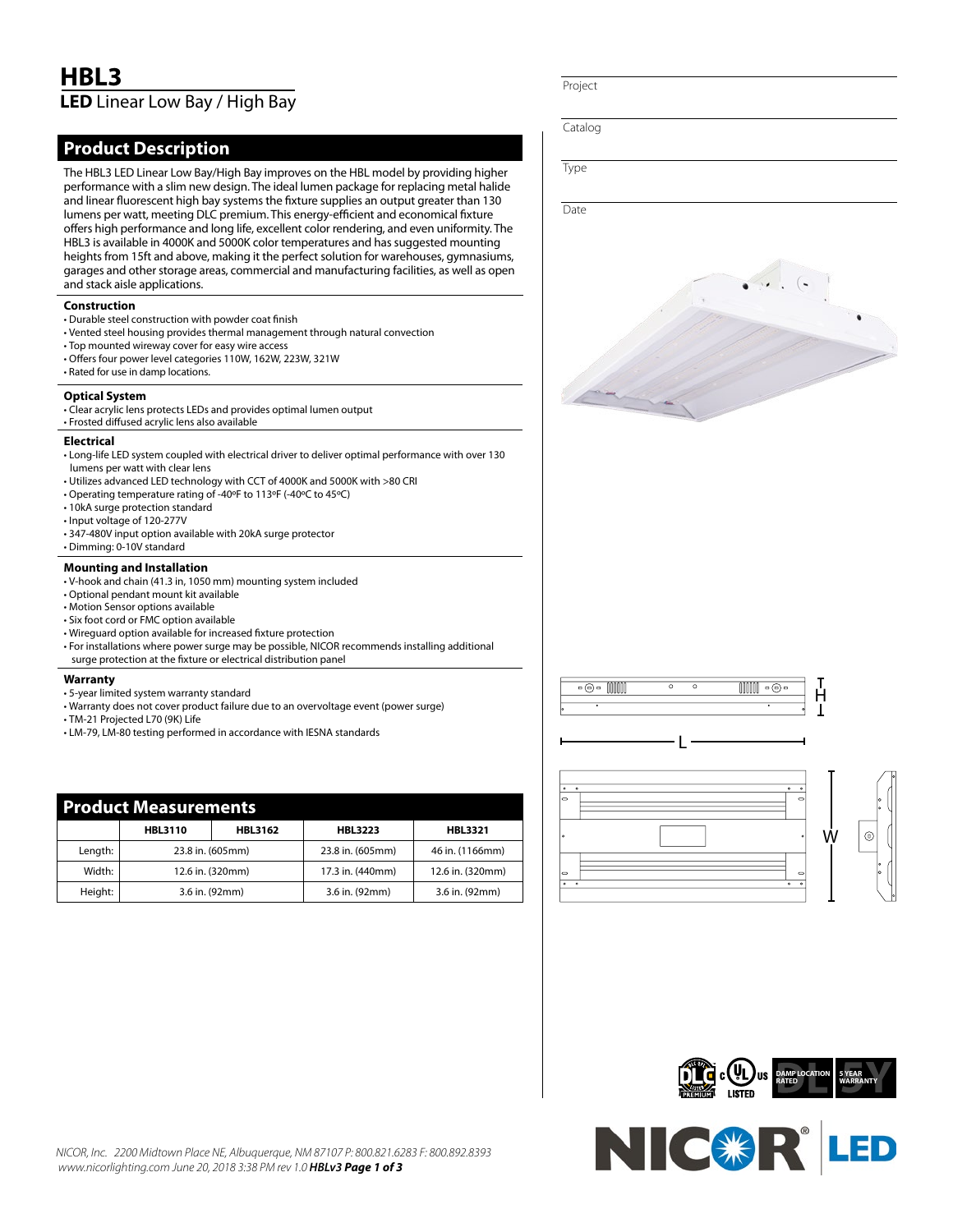# **Photometric Data**

### **5000K 110W HBL3**

| Luminaire                        | 5000K   |
|----------------------------------|---------|
| Input Voltage (VAC)              | 120-277 |
| System Level Power (W)           | 107.9   |
| Delivered Lumens* (Lm)           | 14399   |
| System Efficacy (Lm/W)           | 133.4   |
| Correlated Color Temp (K)        | 5012    |
| Color Rendering Index (CRI)      | 84      |
| <b>Total Harmonic Distortion</b> | 10%     |
| Power Factor                     | 0.995   |
| Beam Angle                       | 115.1   |
| Spacing Criteria                 | 132     |
|                                  |         |



| <b>Intensity Summary</b><br>(Candle Power) |       |        |  |
|--------------------------------------------|-------|--------|--|
| Angle                                      | Along | Across |  |
| $\Omega$                                   | 5009  | 5009   |  |
| 5                                          | 5002  | 4996   |  |
| 15                                         | 4876  | 4897   |  |
| 25                                         | 4601  | 4631   |  |
| 35                                         | 4168  | 4166   |  |
| 45                                         | 3517  | 3551   |  |
| 55                                         | 2706  | 2754   |  |
| 65                                         | 1732  | 1798   |  |
| 75                                         | 728   | 455    |  |
| 85                                         | 74    | 40     |  |
| 90                                         | q     | 9      |  |
|                                            |       |        |  |

| <b>Cone of Light Tabulation</b> |                                          |                    |  |  |
|---------------------------------|------------------------------------------|--------------------|--|--|
| Mounted height<br>(Feet)        | <b>Footcandles</b><br><b>Beam Center</b> | Diameter<br>(Feet) |  |  |
| 15                              | 22.6                                     | 19.4               |  |  |
| 17                              | 17.6                                     | 22.0               |  |  |
| 20                              | 12.8                                     | 25.7               |  |  |
| 23                              | 9.6                                      | 30.0               |  |  |
| 25                              | 8.2                                      | 32.1               |  |  |
| 28                              | 6.5                                      | 36.1               |  |  |
| 30                              | 5.7                                      | 39.0               |  |  |

| <b>Zonal Lumen Summary</b> |        |                |  |
|----------------------------|--------|----------------|--|
| Zone                       | Lumens | % of Luminaire |  |
| $0 - 30$                   | 3989   | 27.7%          |  |
| $0 - 40$                   | 6605   | 45.9%          |  |
| $0 - 60$                   | 11777  | 81.8%          |  |
| $0 - 90$                   | 14252  | 99.0%          |  |
| 90-180                     | 147    | 1.0%           |  |
| $0 - 180$                  | 14399  | 100.0%         |  |

**Cone of Light Tabulation**

Footcandles Beam Center

 35.9 19.3 27.9 21.9 20.1 24.0 15.2 29.5 12.9 32.2 10.3 35.7 30 8.9 38.7

**Diffused Lens Multiplier**

**CCT Data Multiplier** HBL3110UNV40K 0.999

HBL3110162-FROS-DIFU 0.97 Fixture tested per LM-79-08. Photometric data is of the performance of a representative fixture. Results may vary in the field.

### **5000K 162W HBL3**

| Luminaire                        | 5000K           |
|----------------------------------|-----------------|
| Input Voltage (VAC)              | 120-277         |
| System Level Power (W)           | 159.6           |
| Delivered Lumens* (Lm)           | 21356           |
| System Efficacy (Lm/W)           | 133.8           |
| Correlated Color Temp (K)        | 4996            |
| Color Rendering Index (CRI)      | 84              |
| <b>Total Harmonic Distortion</b> | 10%             |
| Power Factor                     | 0.995           |
| Beam Angle                       | $114.1^{\circ}$ |
| Spacing Criteria                 | 132             |



| <b>Intensity Summary</b><br>(Candle Power) |       |        |  |
|--------------------------------------------|-------|--------|--|
| Angle                                      | Along | Across |  |
| $\Omega$                                   | 7509  | 7509   |  |
| 5                                          | 7505  | 7470   |  |
| 15                                         | 7315  | 7301   |  |
| 25                                         | 6916  | 6924   |  |
| 35                                         | 6295  | 6246   |  |
| 45                                         | 5317  | 5335   |  |
| 55                                         | 4121  | 4152   |  |
| 65                                         | 2643  | 2252   |  |
| 75                                         | 1100  | 776    |  |
| 85                                         | 110   | 54     |  |
| 90                                         | 11    | 5      |  |
|                                            |       |        |  |
| <b>CCT Data Multiplier</b>                 |       |        |  |

HBL3110162-FROS-DIFU 0.97

|                                 |       | 0-30      | 5971  | 28.0%   |
|---------------------------------|-------|-----------|-------|---------|
| <b>CCT Data Multiplier</b>      |       | $0 - 40$  | 9902  | 46.4%   |
|                                 |       | $0 - 60$  | 17700 | 82.9%   |
| HBL3162UNV40K                   | 0.990 | $0 - 90$  | 21278 | 99.6%   |
|                                 |       | 90-180    | 77    | $0.4\%$ |
| <b>Diffused Lens Multiplier</b> |       | $0 - 180$ | 21356 | 100.0%  |

Mounted height (Feet)

Mounted height (Feet)

Fixture tested per LM-79-08. Photometric data is of the performance of a representative fixture. Results may vary in the field.

**Zonal Lumen Summary** Zone Lumens % of Luminaire

28.0% 46.4%

Diameter (Feet)

100.0%

Diameter (Feet)

### **5000K 223W HBL3**

| Luminaire                        | 5000K   |
|----------------------------------|---------|
| Input Voltage (VAC)              | 120-277 |
| System Level Power (W)           | 217.7   |
| Delivered Lumens* (Lm)           | 29234   |
| System Efficacy (Lm/W)           | 1343    |
| Correlated Color Temp (K)        | 5024    |
| Color Rendering Index (CRI)      | 84      |
| <b>Total Harmonic Distortion</b> | 10%     |
| Power Factor                     | 0.995   |
| Beam Angle                       | 113.1   |
| Spacing Criteria                 | 1.31    |



| <b>Intensity Summary</b><br>(Candle Power) |       |        |  |
|--------------------------------------------|-------|--------|--|
| Angle                                      | Along | Across |  |
| $\Omega$                                   | 10384 | 10384  |  |
| 5                                          | 10383 | 10357  |  |
| 15                                         | 10136 | 10067  |  |
| 25                                         | 9572  | 9509   |  |
| 35                                         | 8534  | 8676   |  |
| 45                                         | 7185  | 7345   |  |
| 55                                         | 5502  | 5627   |  |
| 65                                         | 3512  | 3149   |  |
| 75                                         | 1421  | 1206   |  |
| 85                                         | 120   | 71     |  |
| 90                                         | 13    | 10     |  |
|                                            |       |        |  |

| <b>CCT Data Multiplier</b> |      |  |  |
|----------------------------|------|--|--|
| <b>HBL3223UNV40K</b>       | 0979 |  |  |
|                            |      |  |  |

| <b>Diffused Lens Multiplier</b> |      |
|---------------------------------|------|
| HBL3223-FROS-DIFU               | 0.97 |

**Zonal Lumen Summary** 47.6 19.4 37.1 21.9 26.7 25.8 20.2 29.8 17.2 32.2 13.7 36.0 11.9 38.8

**Cone of Light Tabulation**

Footcandles Beam Center

| Zone      | Lumens | % of Luminaire |
|-----------|--------|----------------|
| $0 - 30$  | 8236   | 28.2%          |
| $0 - 40$  | 13631  | 46.6%          |
| $0 - 60$  | 24224  | 82.9%          |
| $0 - 90$  | 29164  | 99.8%          |
| 90-180    | 69     | 0.2%           |
| $0 - 180$ | 29234  | 100.0%         |
|           |        |                |

Fixture tested per LM-79-08. Photometric data is of the performance of a representative fixture. Results may vary in the field.

*NICOR, Inc. 2200 Midtown Place NE, Albuquerque, NM 87107 P: 800.821.6283 F: 800.892.8393 www.nicorlighting.com June 20, 2018 3:38 PM rev 1.0 HBLv3 Page 2 of 3*